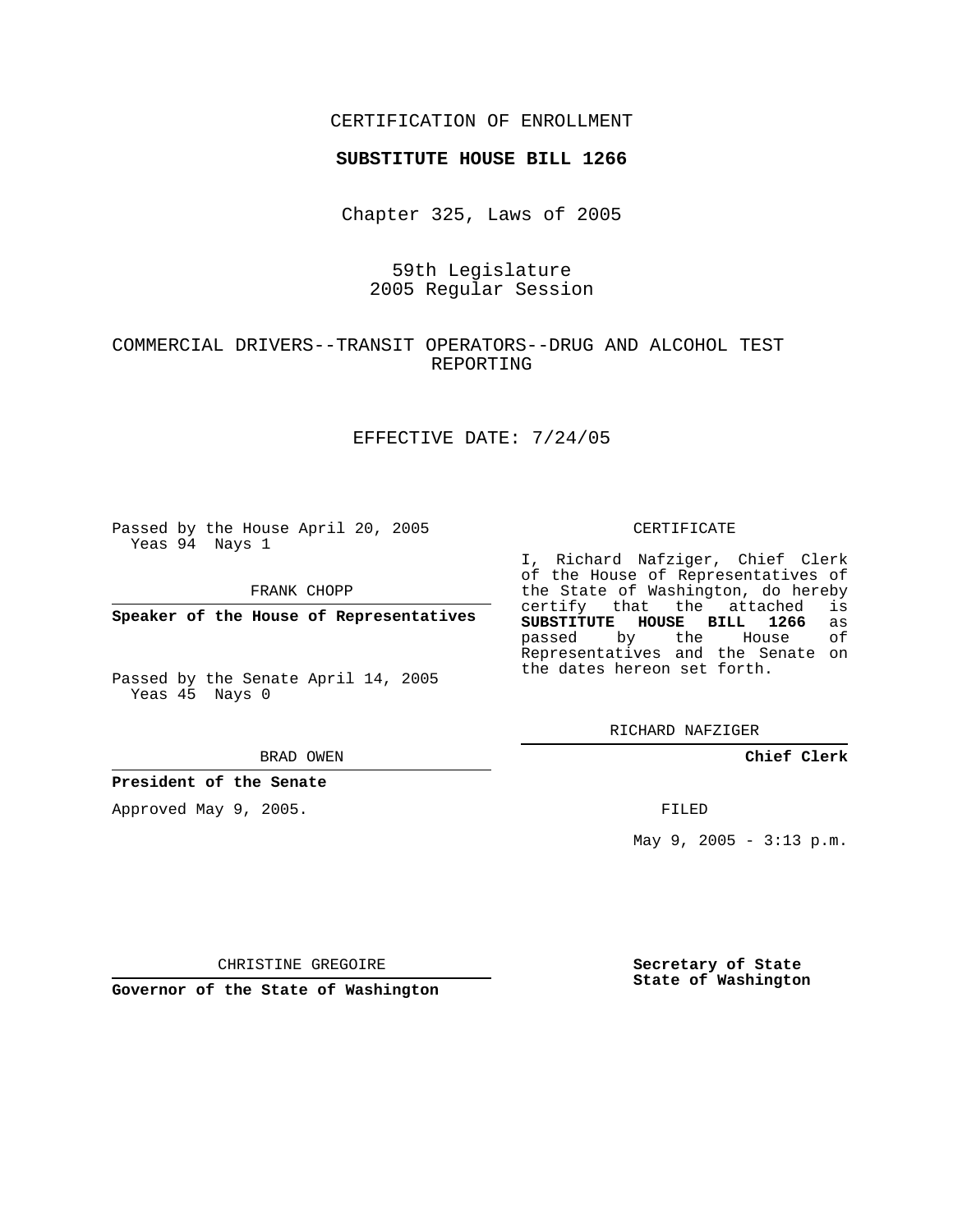# **SUBSTITUTE HOUSE BILL 1266** \_\_\_\_\_\_\_\_\_\_\_\_\_\_\_\_\_\_\_\_\_\_\_\_\_\_\_\_\_\_\_\_\_\_\_\_\_\_\_\_\_\_\_\_\_

\_\_\_\_\_\_\_\_\_\_\_\_\_\_\_\_\_\_\_\_\_\_\_\_\_\_\_\_\_\_\_\_\_\_\_\_\_\_\_\_\_\_\_\_\_

## AS AMENDED BY THE SENATE

Passed Legislature - 2005 Regular Session

## **State of Washington 59th Legislature 2005 Regular Session**

**By** House Committee on Transportation (originally sponsored by Representatives Murray, Woods and Kenney; by request of Department of Licensing)

READ FIRST TIME 02/15/05.

 AN ACT Relating to positive drug or alcohol test results of commercial motor vehicle operators; amending RCW 46.25.010, 46.25.123, 46.25.125, and 46.25.090; and creating a new section.

BE IT ENACTED BY THE LEGISLATURE OF THE STATE OF WASHINGTON:

 NEW SECTION. **Sec. 1.** It is the intent of the legislature to promote the safety of drivers and passengers on Washington roads and public transportation systems. To this end, Washington has established a reporting requirement for employers of commercial drivers who test positive for unlawful substances. The legislature recognizes that transit operators and their employers are an asset to the public transportation system and continuously strive to provide a safe and efficient mode of travel. In light of this, the legislature further intends that the inclusion of transit employers in the reporting requirements serve only to enhance the current efforts of these dedicated employers and employees as they continue to provide a safe public transportation system to the citizens of Washington.

 **Sec. 2.** RCW 46.25.010 and 2004 c 187 s 2 are each amended to read as follows: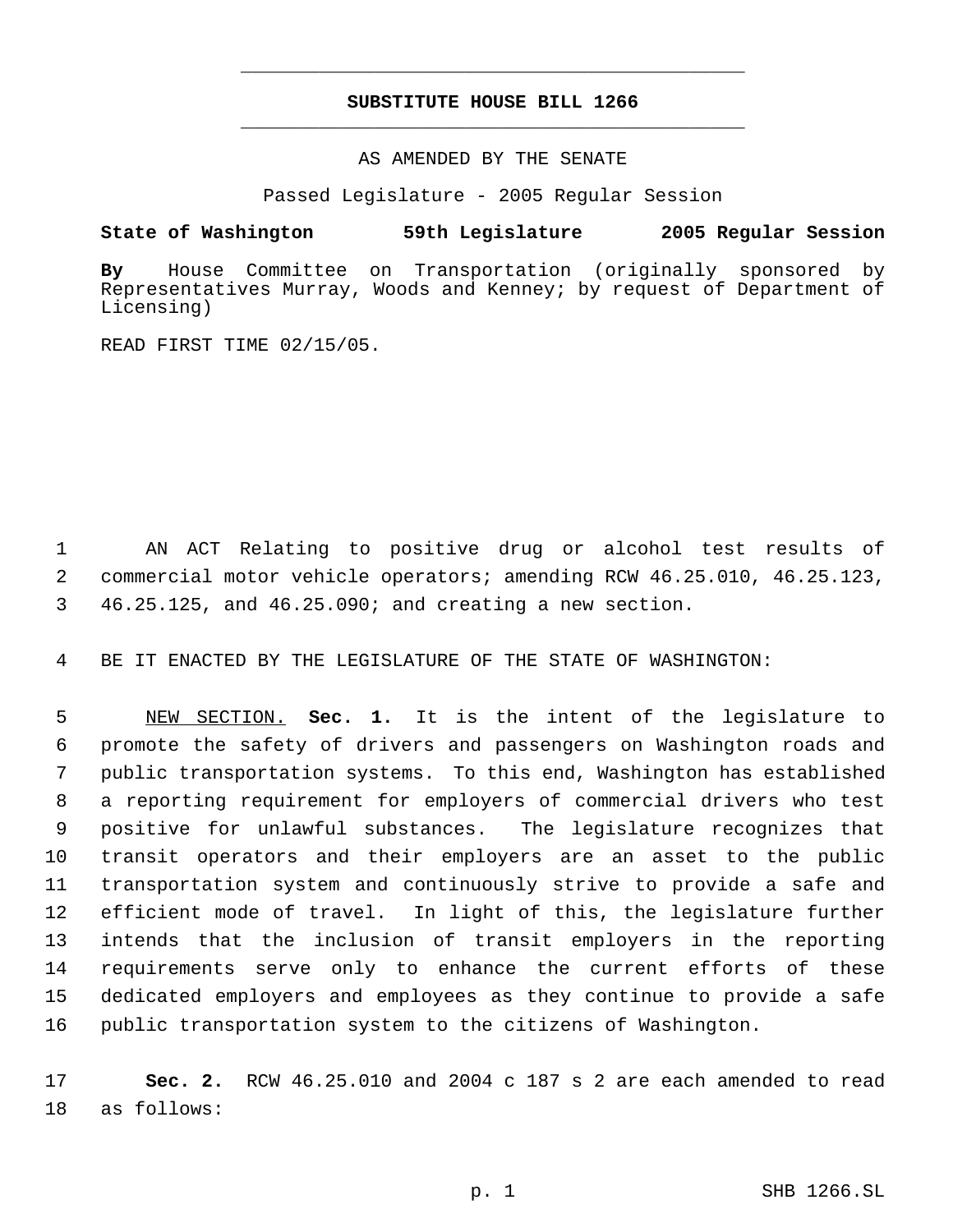The definitions set forth in this section apply throughout this chapter.

 (1) "Alcohol" means any substance containing any form of alcohol, including but not limited to ethanol, methanol, propanol, and isopropanol.

(2) "Alcohol concentration" means:

 (a) The number of grams of alcohol per one hundred milliliters of blood; or

 (b) The number of grams of alcohol per two hundred ten liters of breath.

 (3) "Commercial driver's license" (CDL) means a license issued in accordance with the requirements of this chapter to an individual that authorizes the individual to drive a class of commercial motor vehicle.

 (4) The "commercial driver's license information system" (CDLIS) is the information system established pursuant to the CMVSA to serve as a clearinghouse for locating information related to the licensing and identification of commercial motor vehicle drivers.

 (5) "Commercial driver's instruction permit" means a permit issued under RCW 46.25.060(5).

 (6) "Commercial motor vehicle" means a motor vehicle designed or used to transport passengers or property:

 (a) If the vehicle has a gross vehicle weight rating of 26,001 or more pounds;

 (b) If the vehicle is designed to transport sixteen or more passengers, including the driver;

 (c) If the vehicle is transporting hazardous materials as defined in this section; or

(d) If the vehicle is a school bus regardless of weight or size.

(7) "Conviction" has the definition set forth in RCW 46.20.270.

 (8) "Disqualification" means a prohibition against driving a commercial motor vehicle.

 (9) "Drive" means to drive, operate, or be in physical control of a motor vehicle in any place open to the general public for purposes of vehicular traffic. For purposes of RCW 46.25.100, 46.25.110, and 46.25.120, "drive" includes operation or physical control of a motor vehicle anywhere in the state.

(10) "Drugs" are those substances as defined by RCW 69.04.009,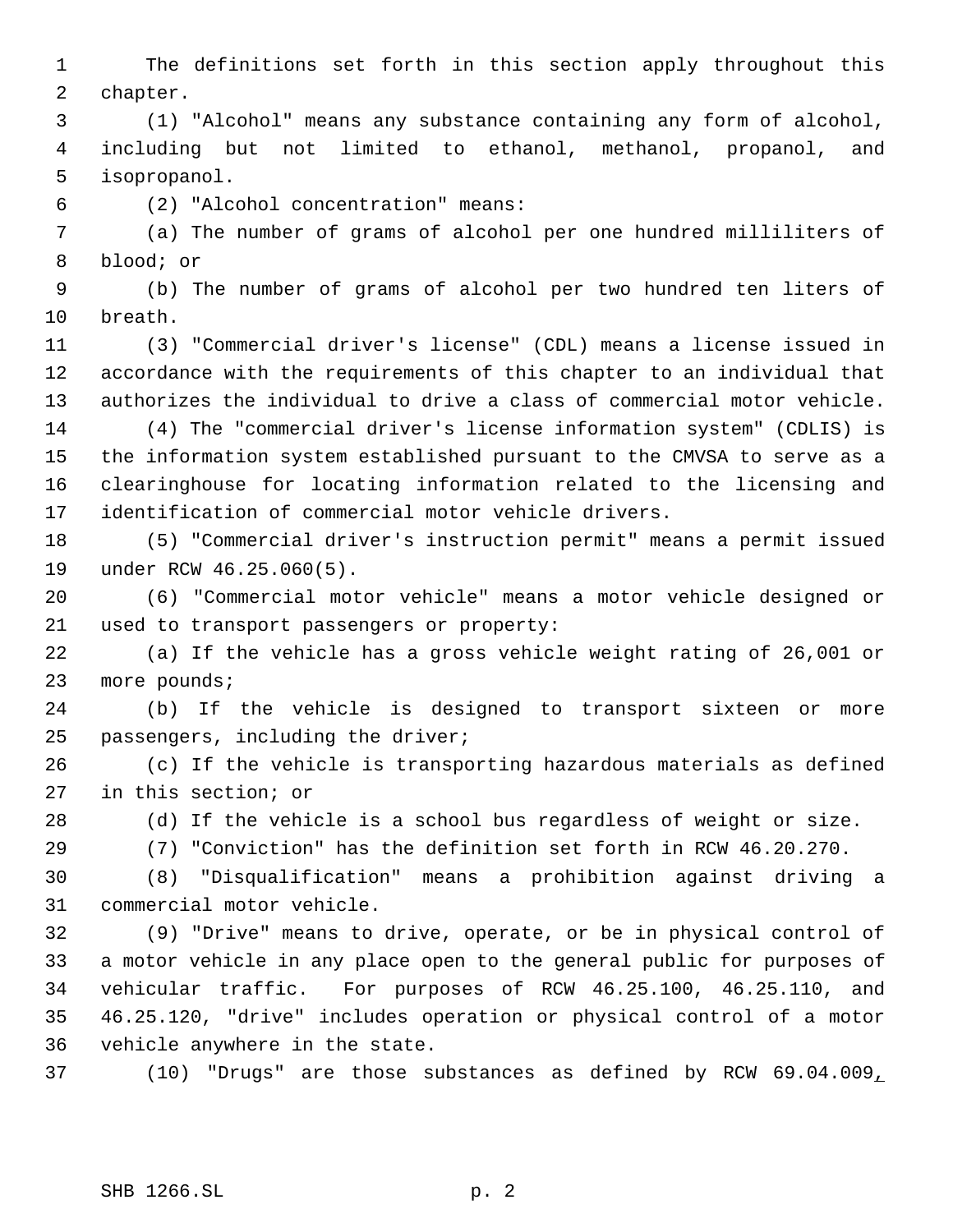1 <u>including, but not limited to, those substances defined by 49 C.F.R.</u> 40.3.

 (11) "Employer" means any person, including the United States, a state, or a political subdivision of a state, who owns or leases a commercial motor vehicle, or assigns a person to drive a commercial motor vehicle.

 (12) "Gross vehicle weight rating" (GVWR) means the value specified by the manufacturer as the maximum loaded weight of a single or a combination or articulated vehicle, or the registered gross weight, where this value cannot be determined. The GVWR of a combination or articulated vehicle, commonly referred to as the "gross combined weight rating" or GCWR, is the GVWR of the power unit plus the GVWR of the towed unit or units.

 (13) "Hazardous materials" means any material that has been designated as hazardous under 49 U.S.C. Sec. 5103 and is required to be placarded under subpart F of 49 C.F.R. part 172 or any quantity of a material listed as a select agent or toxin in 42 C.F.R. part 73.

 (14) "Motor vehicle" means a vehicle, machine, tractor, trailer, or semitrailer propelled or drawn by mechanical power used on highways, or any other vehicle required to be registered under the laws of this state, but does not include a vehicle, machine, tractor, trailer, or semitrailer operated exclusively on a rail.

 (15) "Out-of-service order" means a temporary prohibition against driving a commercial motor vehicle.

 (16) "Positive alcohol confirmation test" means an alcohol confirmation test that:

 (a) Has been conducted by a breath alcohol technician under 49 C.F.R. 40; and

(b) Indicates an alcohol concentration of 0.04 or more.

 A report that a person has refused an alcohol test, under circumstances that constitute the refusal of an alcohol test under 49 C.F.R. 40, will be considered equivalent to a report of a positive alcohol confirmation test for the purposes of this chapter.

 (17) "School bus" means a commercial motor vehicle used to transport preprimary, primary, or secondary school students from home to school, from school to home, or to and from school-sponsored events. School bus does not include a bus used as a common carrier.

38  $((\langle 17 \rangle)(18)$  "Serious traffic violation" means: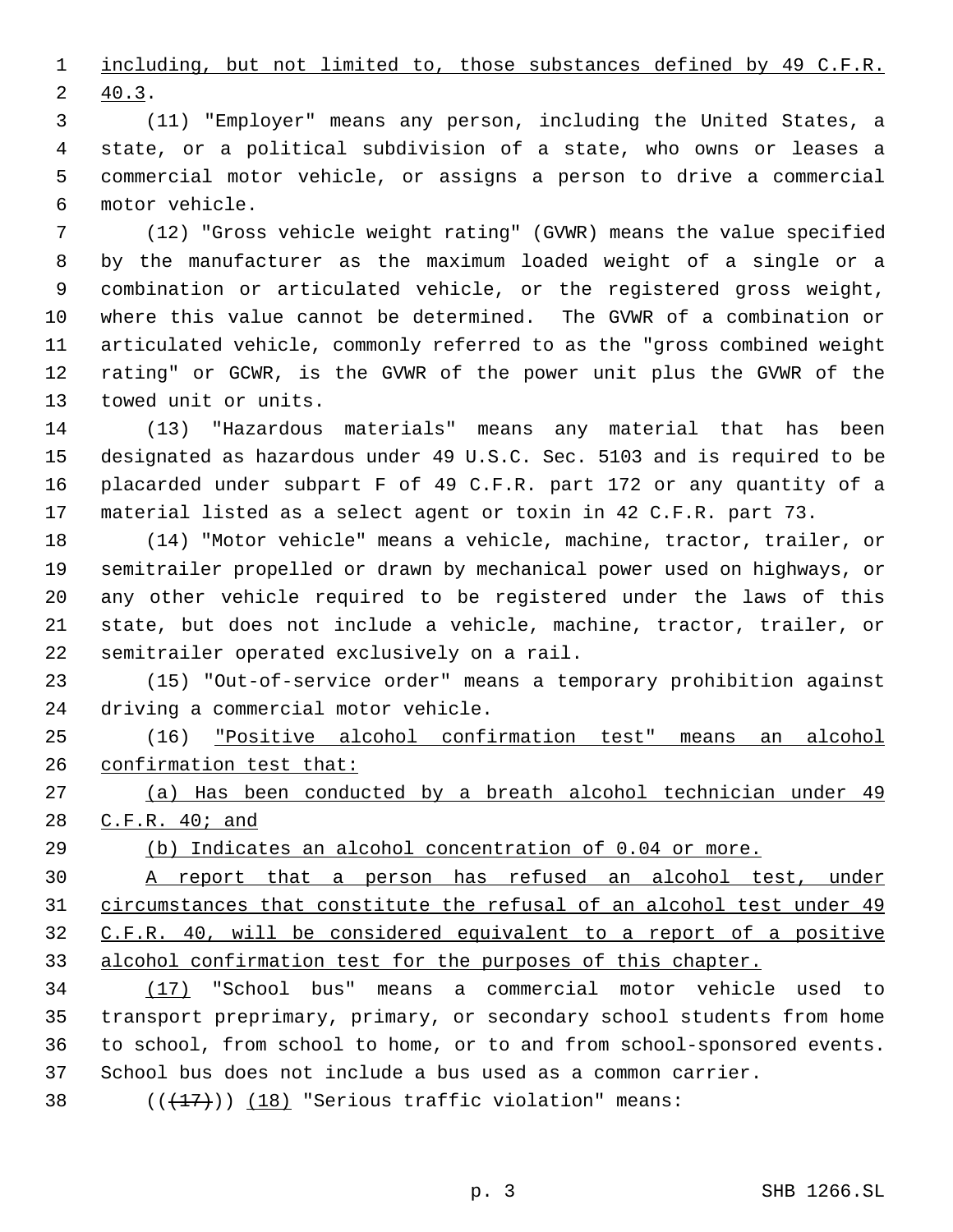(a) Excessive speeding, defined as fifteen miles per hour or more in excess of the posted limit;

(b) Reckless driving, as defined under state or local law;

 (c) A violation of a state or local law relating to motor vehicle traffic control, other than a parking violation, arising in connection with an accident or collision resulting in death to any person;

 (d) Driving a commercial motor vehicle without obtaining a commercial driver's license;

 (e) Driving a commercial motor vehicle without a commercial driver's license in the driver's possession; however, any individual who provides proof to the court by the date the individual must appear in court or pay any fine for such a violation, that the individual held a valid CDL on the date the citation was issued, is not guilty of a "serious traffic offense";

 (f) Driving a commercial motor vehicle without the proper class of commercial driver's license endorsement or endorsements for the specific vehicle group being operated or for the passenger or type of 18 cargo being transported; and

 (g) Any other violation of a state or local law relating to motor vehicle traffic control, other than a parking violation, that the department determines by rule to be serious.

 (( $(18)$ )) (19) "State" means a state of the United States and the District of Columbia.

24 (( $(19)$ )) (20) "Substance abuse professional" means an alcohol and drug specialist meeting the credentials, knowledge, training, and continuing education requirements of 49 C.F.R. 40.281.

27 (21) "Tank vehicle" means a vehicle that is designed to transport a liquid or gaseous material within a tank that is either permanently or temporarily attached to the vehicle or the chassis. Tank vehicles include, but are not limited to cargo tanks and portable tanks. However, this definition does not include portable tanks having a rated capacity under one thousand gallons.

33  $((+20))$   $(22)$  "United States" means the fifty states and the District of Columbia.

 (23) "Verified positive drug test" means a drug test result or validity testing result from a laboratory certified under the authority 37 of the federal department of health and human services that: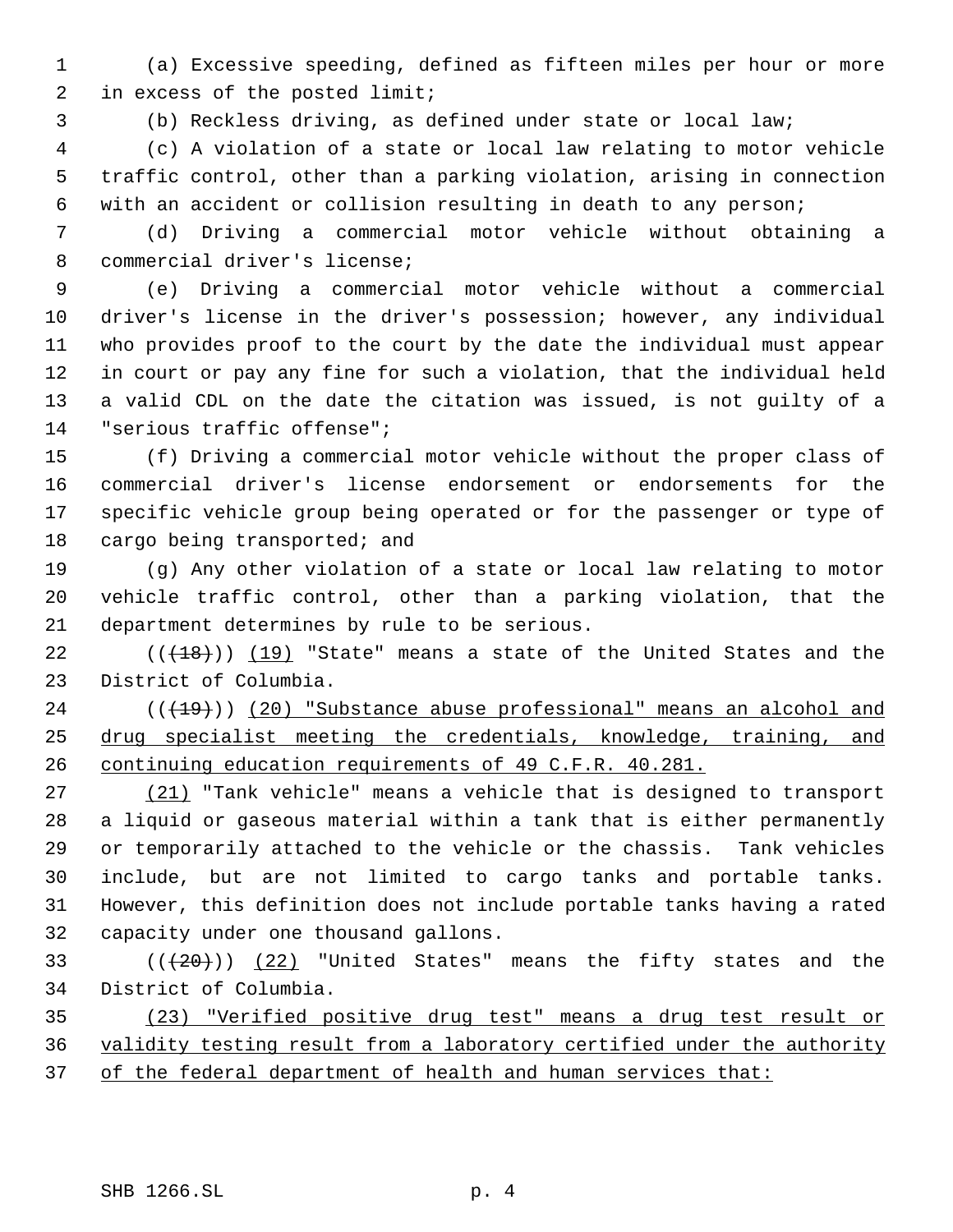(a) Indicates a drug concentration at or above the cutoff concentration established under 49 C.F.R. 40.87; and (b) Has undergone review and final determination by a medical review officer. A report that a person has refused a drug test, under circumstances that constitute the refusal of a federal department of transportation drug test under 49 C.F.R. 40, will be considered equivalent to a report of a verified positive drug test for the purposes of this chapter. **Sec. 3.** RCW 46.25.123 and 2002 c 272 s 1 are each amended to read as follows: (1) All medical review officers or breath alcohol technicians hired 12 by or under contract to a motor carrier or employer who employs drivers who operate commercial motor vehicles and who is required to have a 14 testing program conducted under the procedures established by 49 C.F.R.  $((382))$   $\underline{40}$  or to a consortium the carrier or employer belongs to, as 16 defined in 49 C.F.R.  $((382.17))$   $\underline{40.3}$ , shall report the finding of a 17 commercial motor vehicle driver's ((confirmed)) verified positive drug 18 test or positive alcohol confirmation test to the department of 19 licensing on a form provided by the department. If the employer is required to have a testing program under 49 C.F.R. 655, a report of a verified positive drug test or positive alcohol confirmation test must not be forwarded to the department under this subsection unless the test is a pre-employment drug test conducted under 49 C.F.R. 655.41 or a pre-employment alcohol test conducted under 49 C.F.R. 655.42. (2)(a) A motor carrier or employer who employs drivers who operate

 commercial motor vehicles and who is required to have a testing program 27 conducted under the procedures established by 49 C.F.R. 40, or the consortium the carrier or employer belongs to, must report a refusal by a commercial motor vehicle driver to take a drug or alcohol test, under 30 circumstances that constitute the refusal of a test under 49 C.F.R. 40 and where such refusal has not been reported by a medical review officer or breath alcohol technician, to the department of licensing on a form provided by the department.

 (b) An employer who is required to have a testing program under 49 C.F.R. 655 must report a commercial motor vehicle driver's verified positive drug test or a positive alcohol confirmation test when: (i) The driver's employment has been terminated or the driver has resigned;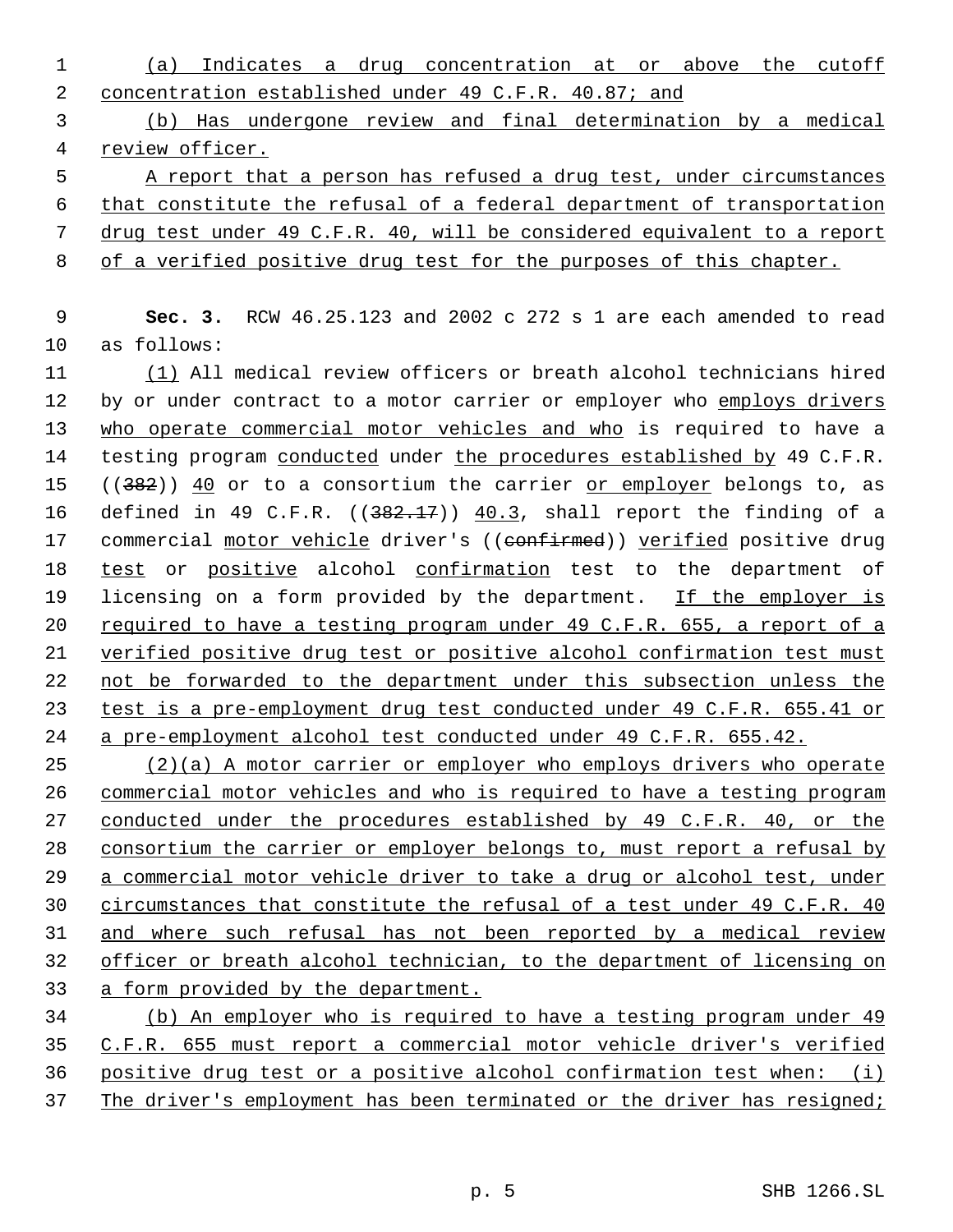1 (ii) any grievance process, up to but not including arbitration, has 2 been concluded; and (iii) at the time of termination or resignation the 3 driver has not been cleared to return to safety-sensitive functions.

 4 (3) Motor carriers, employers, or consortiums shall make it a 5 written condition of their contract or agreement with a medical review 6 officer or breath alcohol technician, regardless of the state where the 7 medical review officer or breath alcohol technician is located, that 8 the medical review officer or breath alcohol technician is required to 9 report all Washington state licensed drivers who have a ((confirmed)) 10 verified positive drug test or positive alcohol confirmation test to 11 the department of licensing within three business days of the 12 ((confirmed test)) verification or confirmation. Failure to obtain 13 this contractual condition or agreement with the medical review officer 14 or breath alcohol technician by the motor carrier, employer, or 15 consortium, or failure to report a refusal as required by subsection 16 (2) of this section, will result in an administrative fine as provided 17 in RCW  $46.32.100$  or 81.04.405.

18 (4) Substances obtained for testing may not be used for any purpose 19 other than drug or alcohol testing under 49 C.F.R. ((382)) 40.

20 **Sec. 4.** RCW 46.25.125 and 2002 c 272 s 2 are each amended to read 21 as follows:

22 (1) When the department of licensing receives a report from a 23 medical review officer  $((e^p)_L)$  breath alcohol technician, employer, 24 contractor, or consortium that ((the holder of a commercial driver's 25 <del>license</del>)) a driver has a ((confirmed)) verified positive drug test or 26 positive alcohol confirmation test, ((either)) as part of the testing 27 program ((required by)) conducted under 49 C.F.R. ((382 or as part of 28 a preemployment drug test)) 40, the department shall disqualify the 29 driver from driving a commercial motor vehicle under RCW 46.25.090(7) 30 subject to a hearing as provided in this section. The department shall 31 notify the person in writing of the disqualification by first class 32 mail. The notice must explain the procedure for the person to request 33 a hearing.

 (2) A person disqualified from driving a commercial motor vehicle 35 for having a ((confirmed)) verified positive drug test or positive alcohol confirmation test may request a hearing to challenge the disqualification within twenty days from the date notice is given. If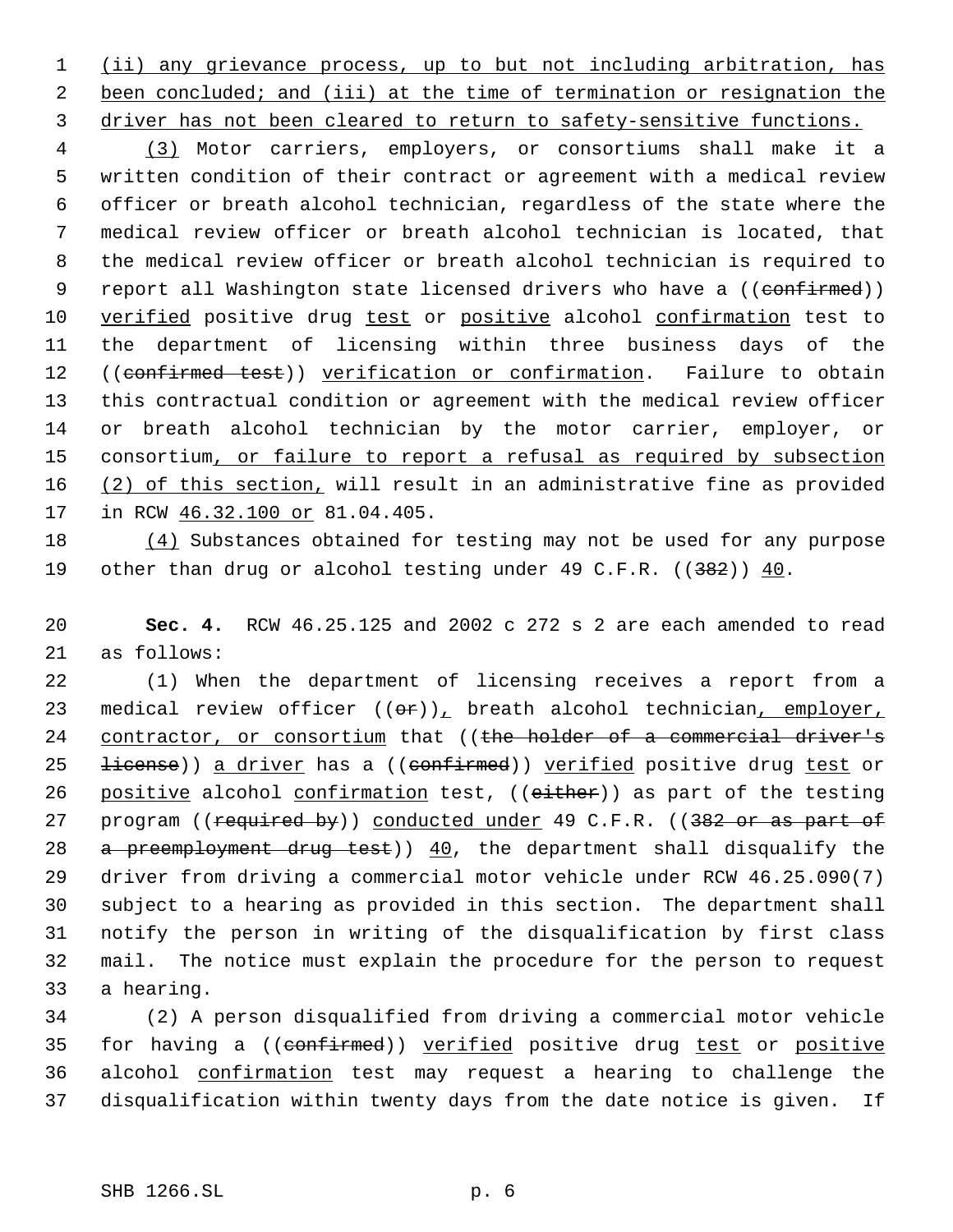the request for a hearing is mailed, it must be postmarked within twenty days after the department has given notice of the disqualification.

 (3) The hearing must be conducted in the county of the person's residence, except that the department may conduct all or part of the hearing by telephone or other electronic means.

7 (4) For the purposes of this section, or for the purpose of a 8 hearing de novo in an appeal to superior court, the hearing must be limited to the following issues: (a) Whether the driver is the person 10 who ((took the drug or alcohol test)) is the subject of the report; (b) whether the motor carrier, employer, or consortium has a program that 12 ((meets)) is subject to the federal requirements under 49 C.F.R. 13 ( $(382)$ )  $40i$  and (c) whether the medical review officer or breath alcohol technician making the report accurately followed the protocols 15 ((for testing)) established to ((certify)) verify or confirm the 16 results, or if the driver refused a test, whether the circumstances 17 constitute the refusal of a test under 49 C.F.R. 40. Evidence may be presented to demonstrate that the test results are a false positive. 19 For the purpose of a hearing under this section, a copy of  $((the) ) a$  positive test result with a declaration by the tester or medical review officer or breath alcohol technician stating the accuracy of the laboratory protocols followed to arrive at the test result is prima facie evidence:

24 (i) Of a ((confirmed)) verified positive drug test or positive alcohol confirmation test result;

26 (ii) That the motor carrier, employer, or consortium has a program 27 that is subject to the federal requirements under 49 C.F.R. 40; and

28 (iii) That the medical review officer or breath alcohol technician making the report accurately followed the protocols for testing established to verify or confirm the results.

 After the hearing, the department shall order the disqualification of the person either be rescinded or sustained.

 (5) If the person does not request a hearing within the twenty-day time limit, or if the person fails to appear at a hearing, the person has waived the right to a hearing and the department shall sustain the disqualification.

 (6) A decision by the department disqualifying a person from driving a commercial motor vehicle is stayed and does not take effect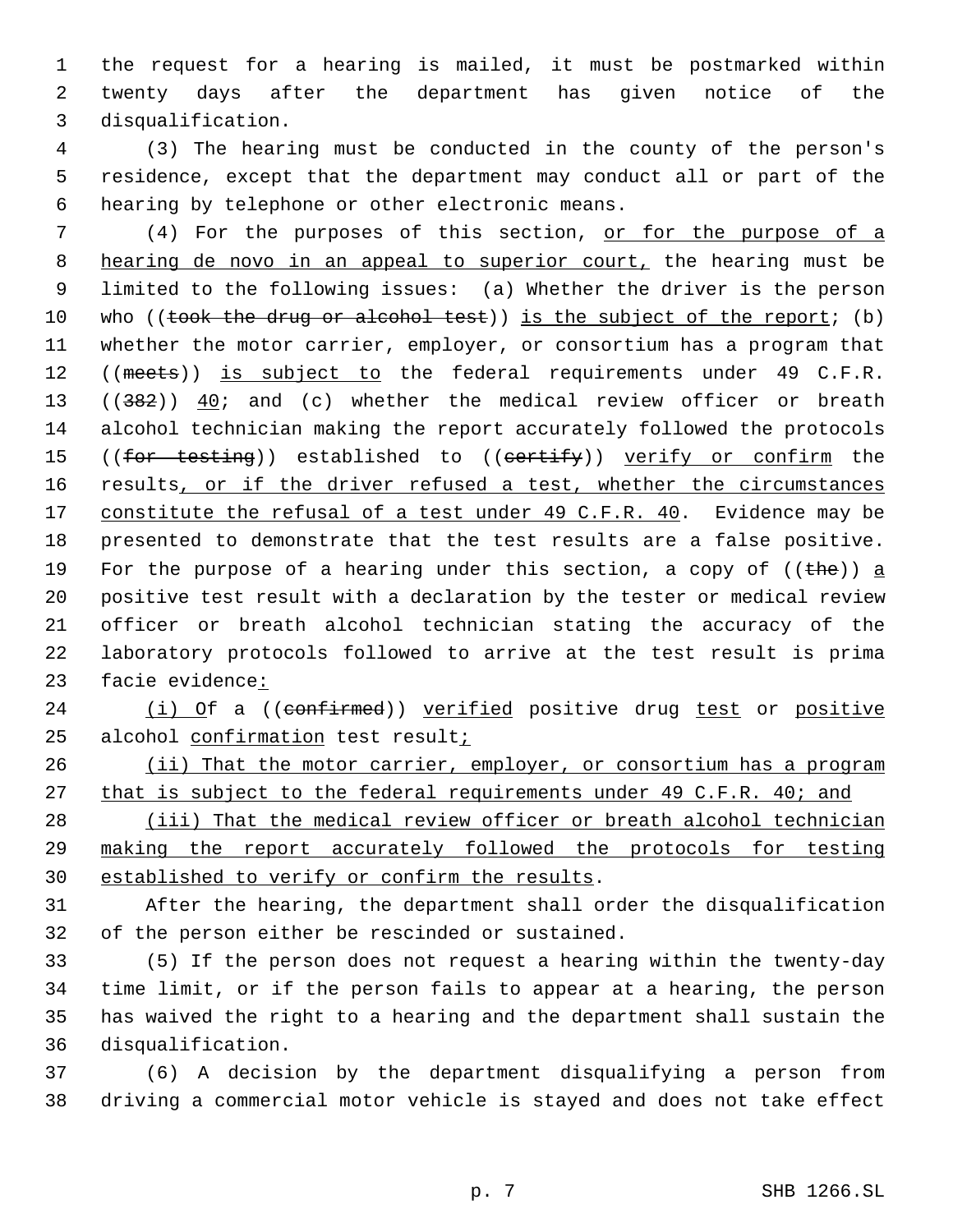while a formal hearing is pending under this section or during the pendency of a subsequent appeal to superior court so long as there is no conviction for a moving violation or no finding that the person has committed a traffic infraction that is a moving violation and the 5 department receives no further report of a ((confirmed)) verified positive drug test or positive alcohol confirmation test during the pendency of the hearing and appeal. If the disqualification is sustained after the hearing, the person who is disqualified may file a petition in the superior court of the county of his or her residence to review the final order of disqualification by the department in the manner provided in RCW 46.20.334.

 (7) The department of licensing may adopt rules specifying further 13 requirements for requesting and conducting a hearing under this section.

 (8) The department of licensing is not civilly liable for damage 16 resulting from disqualifying a driver based on a ((confirmed)) verified 17 positive drug test or positive alcohol confirmation test result as required by this section or for damage resulting from release of this information that occurs in the normal course of business.

 **Sec. 5.** RCW 46.25.090 and 2004 c 187 s 7 are each amended to read as follows:

 (1) A person is disqualified from driving a commercial motor vehicle for a period of not less than one year if a report has been received by the department pursuant to RCW 46.25.120, or if the person has been convicted of a first violation, within this or any other jurisdiction, of:

 (a) Driving a motor vehicle under the influence of alcohol or any drug;

 (b) Driving a commercial motor vehicle while the alcohol concentration in the person's system is 0.04 or more as determined by any testing methods approved by law in this state or any other state or jurisdiction;

 (c) Leaving the scene of an accident involving a motor vehicle driven by the person;

(d) Using a motor vehicle in the commission of a felony;

 (e) Refusing to submit to a test to determine the driver's alcohol concentration while driving a motor vehicle;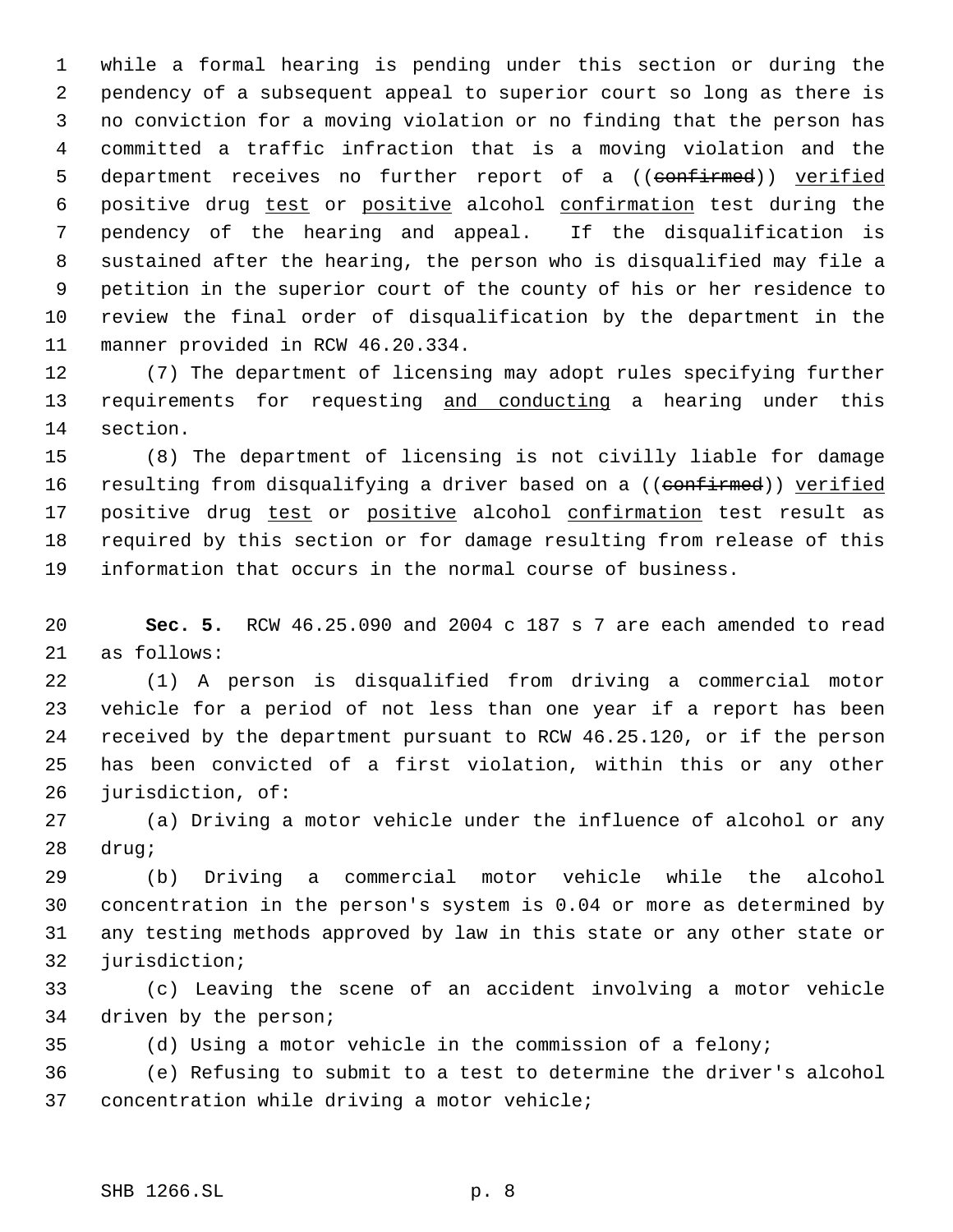(f) Driving a commercial motor vehicle when, as a result of prior violations committed while operating a commercial motor vehicle, the driver's commercial driver's license is revoked, suspended, or canceled, or the driver is disqualified from operating a commercial motor vehicle;

 (g) Causing a fatality through the negligent operation of a commercial motor vehicle, including but not limited to the crimes of vehicular homicide and negligent homicide.

 If any of the violations set forth in this subsection occurred while transporting hazardous material, the person is disqualified for a period of not less than three years.

 (2) A person is disqualified for life if it has been determined that the person has committed or has been convicted of two or more violations of any of the offenses specified in subsection (1) of this section, or any combination of those offenses, arising from two or more separate incidents.

 (3) The department may adopt rules, in accordance with federal regulations, establishing guidelines, including conditions, under which a disqualification for life under subsection (2) of this section may be reduced to a period of not less than ten years.

 (4) A person is disqualified from driving a commercial motor vehicle for life who uses a motor vehicle in the commission of a felony involving the manufacture, distribution, or dispensing of a controlled substance, as defined by chapter 69.50 RCW, or possession with intent to manufacture, distribute, or dispense a controlled substance, as defined by chapter 69.50 RCW.

 (5) A person is disqualified from driving a commercial motor vehicle for a period of:

(a) Not less than sixty days if:

 (i) Convicted of or found to have committed a second serious traffic violation while driving a commercial motor vehicle; or

 (ii) Convicted of reckless driving, where there has been a prior serious traffic violation; or

(b) Not less than one hundred twenty days if:

 (i) Convicted of or found to have committed a third or subsequent serious traffic violation while driving a commercial motor vehicle; or (ii) Convicted of reckless driving, where there has been two or more prior serious traffic violations.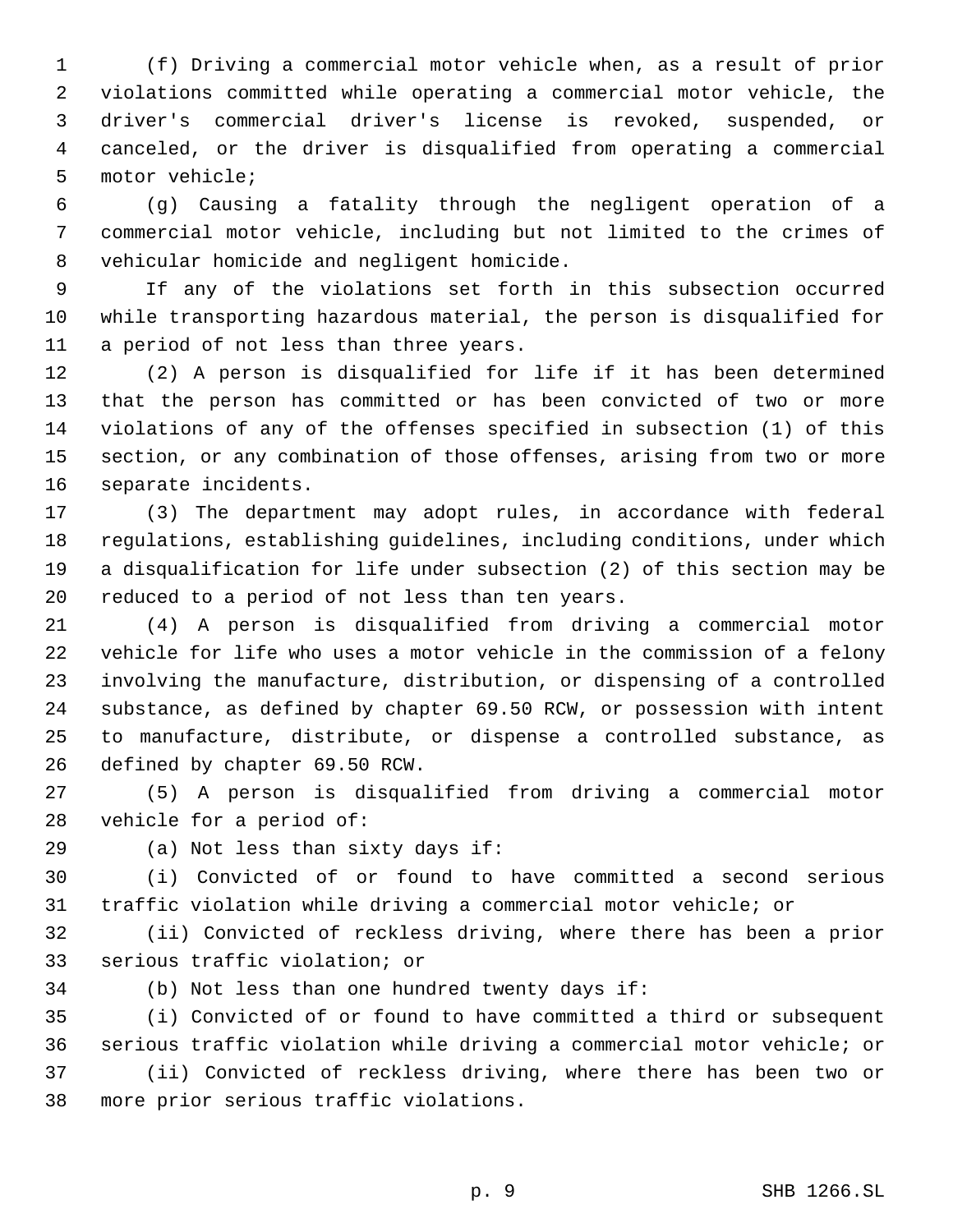For purposes of determining prior serious traffic violations under this subsection, each conviction of or finding that a driver has committed a serious traffic violation while driving a commercial motor vehicle or noncommercial motor vehicle, arising from a separate incident occurring within a three-year period, must be counted.

 (6) A person is disqualified from driving a commercial motor vehicle for a period of:

 (a) Not less than ninety days nor more than one year if convicted of or found to have committed a first violation of an out-of-service 10 order while driving a commercial vehicle;

 (b) Not less than one year nor more than five years if, during a ten-year period, the person is convicted of or is found to have committed two violations of out-of-service orders while driving a 14 commercial motor vehicle in separate incidents;

 (c) Not less than three years nor more than five years if, during a ten-year period, the person is convicted of or is found to have committed three or more violations of out-of-service orders while driving commercial motor vehicles in separate incidents;

 (d) Not less than one hundred eighty days nor more than two years if the person is convicted of or is found to have committed a first violation of an out-of-service order while transporting hazardous materials, or while operating motor vehicles designed to transport sixteen or more passengers, including the driver. A person is disqualified for a period of not less than three years nor more than five years if, during a ten-year period, the person is convicted of or is found to have committed subsequent violations of out-of-service orders, in separate incidents, while transporting hazardous materials, or while operating motor vehicles designed to transport sixteen or more passengers, including the driver.

 (7) A person is disqualified from driving a commercial motor vehicle if a report has been received by the department under RCW 32 46.25.125 that the person has received a ((confirmed)) verified 33 positive drug test or positive alcohol confirmation test ((either)) as 34 part of the testing program ((required by 49 C.F.R. 382 or)) conducted 35 under 49 C.F.R. 40 ((or as part of a preemployment drug test)). A disqualification under this subsection remains in effect until the 37 person undergoes a drug and alcohol assessment by ((an agency certified 38 by the department of social and health services and, if the person is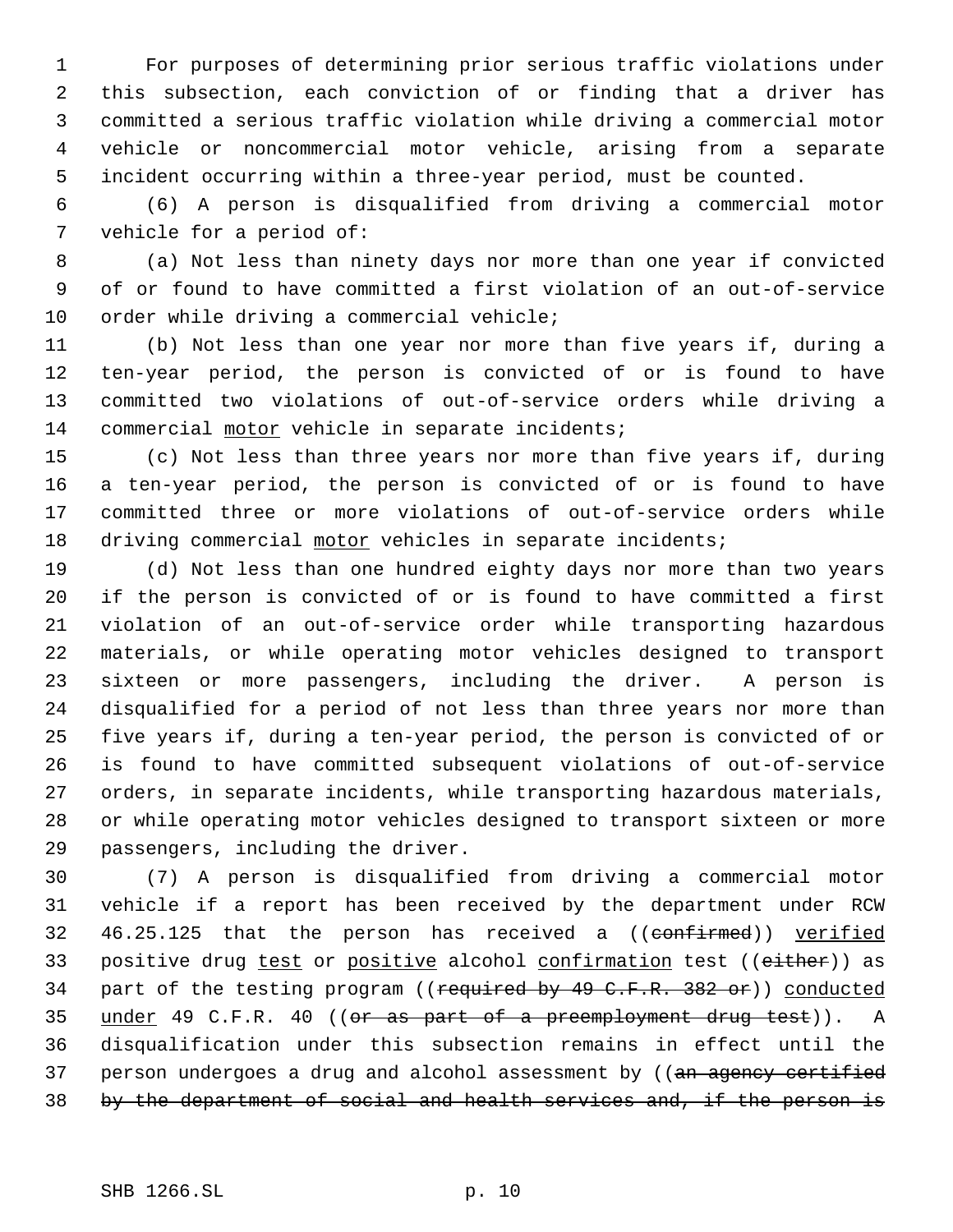classified as an alcoholic, drug addict, alcohol abuser, or drug 2 abuser, until)) a substance abuse professional meeting the requirements 3 of 49 C.F.R. 40, and the person presents evidence of satisfactory participation in or successful completion of a drug or alcohol 5 treatment and/or education program ((that has been certified by the department of social and health services under chapter 70.96A RCW)) as recommended by the substance abuse professional, and until the person 8 has met the requirements of RCW 46.25.100. The ((agency making a drug 9 and alcohol assessment under this section)) substance abuse professional shall forward a diagnostic evaluation and treatment recommendation to the department of licensing for use in determining the person's eligibility for driving a commercial motor vehicle. Persons who are disqualified under this subsection more than twice in a five-year period are disqualified for life.

 (8)(a) A person is disqualified from driving a commercial motor vehicle for the period of time specified in (b) of this subsection if he or she is convicted of or is found to have committed one of the following six offenses at a railroad-highway grade crossing while operating a commercial motor vehicle in violation of a federal, state, or local law or regulation:

 (i) For drivers who are not required to always stop, failing to 22 slow down and check that the tracks are clear of an approaching train; (ii) For drivers who are not required to always stop, failing to

24 stop before reaching the crossing, if the tracks are not clear;

 (iii) For drivers who are always required to stop, failing to stop 26 before driving onto the crossing;

 (iv) For all drivers, failing to have sufficient space to drive completely through the crossing without stopping;

 (v) For all drivers, failing to obey a traffic control device or the directions of an enforcement officer at the crossing;

 (vi) For all drivers, failing to negotiate a crossing because of insufficient undercarriage clearance.

 (b) A person is disqualified from driving a commercial motor vehicle for a period of:

 (i) Not less than sixty days if the driver is convicted of or is found to have committed a first violation of a railroad-highway grade crossing violation;